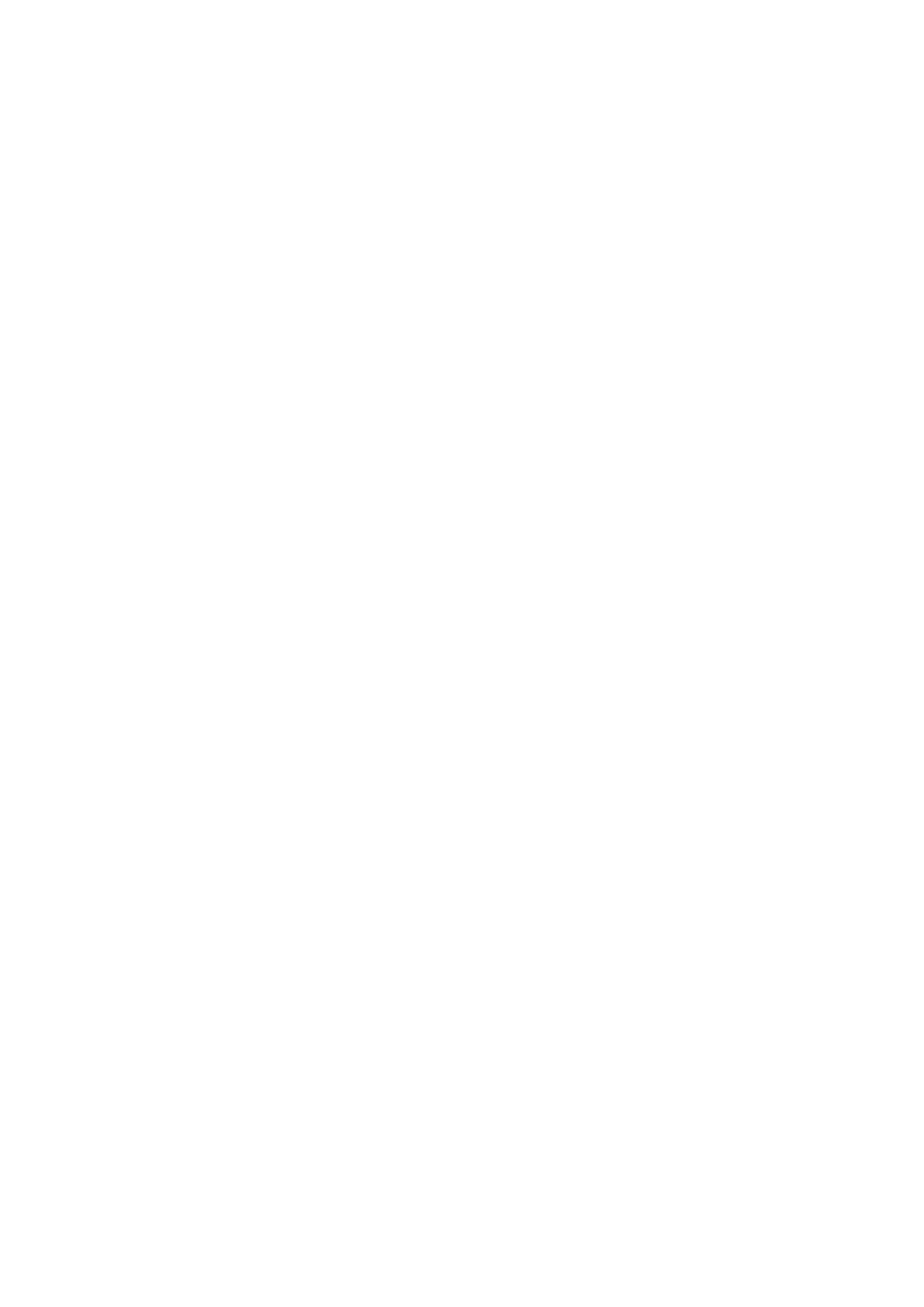P273: Avoid release to the environment P280: Wear protectiÀ gloves/protection clothing/eye protection/face protection P302 + P352: IF ON SKIN: Wash with plenty of water P333 + P313: If skin irritation or rash occurs: Get medical advice/attention P501: Dispose of contents/container to approved containers

Labeding According to EU Guidelines

Xi: Irritant Xn: Harmful

# **SECTION 3: INGREDIENT INFORMATION**

Chemical Identification**:** Solid plastic slow-release deodorizing preparation in the form of a molded urinal screen. It is made from pigmented thermoplastic impregnated with a fragrance composition and coloµ to represent the fragrance. For institutional use only. Form/Shape: Screen weighs approximately 52g in the form of a circle with open slots and protrusions on 2 sides (6" diameter approximately)

CAS Number: Not applicable since the product is a preparation.

EINECS/ELINCS #: Not applicable since the product is a preparation.

The product is a complex mixture of substances of which the following have been classified as presenting a health or environmental hazard or as having an occupational exposure limit within the meaning of the Directive 67/548/EEC or 1999/45/EC

| Level (%) | CAS Nr     | EC Nr     | Substance                                           | <b>Hazard Classification</b> |                  |      |                          |
|-----------|------------|-----------|-----------------------------------------------------|------------------------------|------------------|------|--------------------------|
|           |            |           |                                                     |                              | (Dir. 67/548/CE) |      | (Reg. CE 1272/2008)      |
| 60-80%    | 24937-78-8 |           | ETHYLENE-VINYL ACETATE                              |                              |                  |      |                          |
|           |            |           | <b>COPOLYMER</b>                                    |                              |                  |      |                          |
| 5-15%     | 5413-60-5  | 226-501-6 | 3a, 4, 5, 6, 7, 7a-Hexahydro-4, 7-                  | R52/53                       |                  | H412 | <b>Aquatic Chronic 3</b> |
|           |            |           | methanoinden-6-yl acetate                           |                              |                  |      |                          |
| $0 - 3%$  | 78-69-3    | 201-133-9 | 3-OCTANOL, 3,7-DIMETHYL-                            | <b>R38</b>                   | Xi               | H315 | Skin Irrit. 2            |
|           |            |           |                                                     | R36                          |                  | H319 | Eye Irrit. 2             |
| $0 - 3%$  | 93-58-3    | 202-259-7 | BENZOIC ACID, METHYL ESTER                          | R22                          | Xn               | H302 | Acute Tox. 4             |
| $0 - 3%$  | 100-86-7   | 202-896-0 | BENZENEETHANOL, a,a-DIMETHYL-                       | R22                          | Xn               | H302 | Acute Tox. 4             |
| $0 - 3%$  | 122-99-6   | 204-589-7 | ETHANOL, 2-PHENOXY-                                 | R22                          | Xn               | H302 | Acute Tox. 4             |
|           |            |           |                                                     | R36                          |                  | H319 | Eye Irrit. 2             |
|           |            |           |                                                     |                              |                  |      |                          |
| $0 - 3%$  | 2050-08-0  | 218-080-2 | BENZOIC ACID, 2-HYDROXY-,<br><b>PENTYL ESTER</b>    | R51/53                       | N                | H411 | <b>Aquatic Chronic 2</b> |
| $0 - 3%$  | 6259-76-3  | 228-408-6 | BENZOIC ACID, 2-HYDROXY-, HEXYL R38<br><b>ESTER</b> |                              | Xi               | H315 | Skin Irrit. 2            |
|           |            |           |                                                     | R43                          |                  | H317 | Skin Sens. 1             |
|           |            |           |                                                     |                              |                  | H410 | Aquatic Chronic 1        |
| $0 - 3%$  | 8000-41-7  | 232-268-1 | <b>TERPINEOL</b>                                    | R36/38                       | Xi               | H315 | Skin Irrit, 2            |
|           |            |           |                                                     |                              |                  | H319 | Eye Irrit. 2             |
| $0 - 3%$  | 17511-60-3 | 241-514-7 | 4,7-METHANO-1H-INDEN-6-OL,                          | R51/53                       | N                | H411 | <b>Aquatic Chronic 2</b> |
|           |            |           | 3a, 4, 5, 6, 7, 7a-HEXAHYDRO-,<br><b>PROPIONATE</b> | R36                          |                  | H319 | Eye Irrit 2              |
| $0 - 3%$  | 32210-23-4 | 250-954-9 | CYCLOHEXAANOL, 4-(1,1-<br>DIMETHYLETHYL)-, ACETATE  | R51/53                       | N                | H411 | <b>Aquatic Chronic 2</b> |
| $0 - 3%$  | 53219-21-9 | 258-432-2 | 7-OCTEN-2-OL, 2-METHYL-6-                           | <b>R38</b>                   | Xi               | H315 | Skin Irrit, 2            |
|           |            |           | METHYLENE-, DIHYDRO DERIV.                          | R36                          |                  | H319 | Eye Irrit. 2             |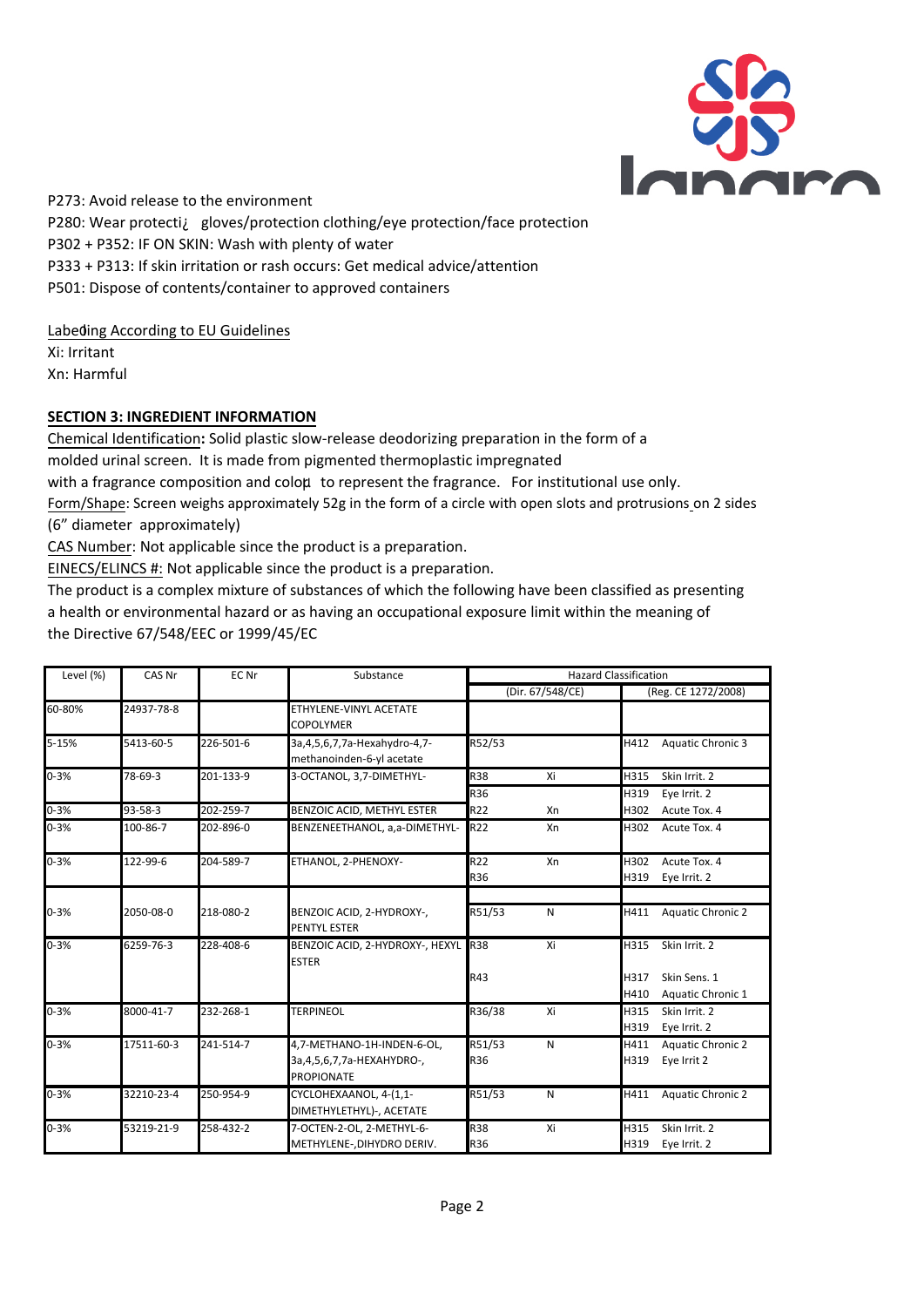

| $0 - 3%$    | 63500-71-0 | 405-040-6 | 2H-PYRAN-4-OL, TETRAHYDRO-4-<br>METHYL-2-(2-METHYLPROPYL)- | <b>R36</b>                  | Xi | H319                         | Eye Irrit. 2                                                             |
|-------------|------------|-----------|------------------------------------------------------------|-----------------------------|----|------------------------------|--------------------------------------------------------------------------|
| $0 - 0.33%$ | 1205-17-0  | 214-881-6 | 1,3-BENZODIOXOLE-5-PROPANAL, a-R43<br>METHYL-              | R51/53                      |    | H317<br>H411                 | Skin Sens. 1<br><b>Aquatic Chronic 2</b>                                 |
| 0-0.33%     | 57378-68-4 | 260-709-8 | 2-BUTEN-1-ONE, 1-(2,6,6-<br>TRIMETHYL-3-CYCLOHEXEN-1-YL)-  | R43                         |    | H317                         | Skin Sens. 1                                                             |
| $0 - 0.33%$ | 68039-49-6 | 268-264-1 | 3-CYCLOHEXENE-1-<br>CARBOXALDEHYDE, 2,4- DIMETHYL- R43     | R43<br><b>R36</b><br>R53/53 |    | H315<br>H317<br>H319<br>H412 | Skin Sens. 1<br>Skin Sens. 1<br>Eye Irrit. 2<br><b>Aquatic Chronic 3</b> |

\*Exact percentage and chemical identity has been withheld as a trade secret.

### **SECTION 4: FIRST AID MEASURES**

General: No specific acute effects or symptoms are known.

Inhalation: No acute effects expected. If person is feeling unwell, remove to fresh air.

Ingestion: Possibility of ingestion limited due to product form and difficulty to chew and ingest. In the event of ingestion, rinse mouth thoroughly with water.

Skin: Wash off with soap and water.

Eyes: Possibility of eye contact limited. In the event, wash thoroughly with water or approved eyewash.

## **SECTION 5: FIRE FIGHTING MEASURES**

Extinguishing Media: Use extinguishing media appropriate for the surrounding fire. Water spray, fog or mist. Dry chemicals, sand etc.

Exposure Hazards **:** Thermal decomposition or burning may release a variety of products ranging from simple hydrocarbons to toxic/irritating gases including carbon monoxide and carbon dioxide. Full protective clothing should be worn before a confined fire space is entered. Self-contained breathing apparatus should be worn.

### **SECTION 6: ACCIDENTAL RELEASE MEASURES**

No special requirements for accidental release required. Apply good housekeeping practices.

### **SECTION 7: HANDLING AND STORAGE**

Usage Precautions: Follow normal good-housekeeping practices. Keep away from direct flames. Avoid direct prolonged contact with painted , stained or varnished surfaces. Storage Precautions: Keep in cool, dry conditions in original containers at no more than 30°C

### **SECTION 8: EXPOSURE CONTROL AND PERSONAL PROTECTION**

Occupational Exposure limit: Not Established Respiratory Protection: None required under normal usage Protection: Although unexpected, avoid prolonged skin contact. Use chemically resistant gloves as needed. Eye Protection: None required Hand Protection: Nitrile gloves, 0.2mm, breakthrough time >240 minutes

# **SECTION 9: PHYSICAL AND CHEMICAL PROPERTIES**

Appearance**:** Thermoplastic infused with fragrance oil. Odour: Cotton Blossom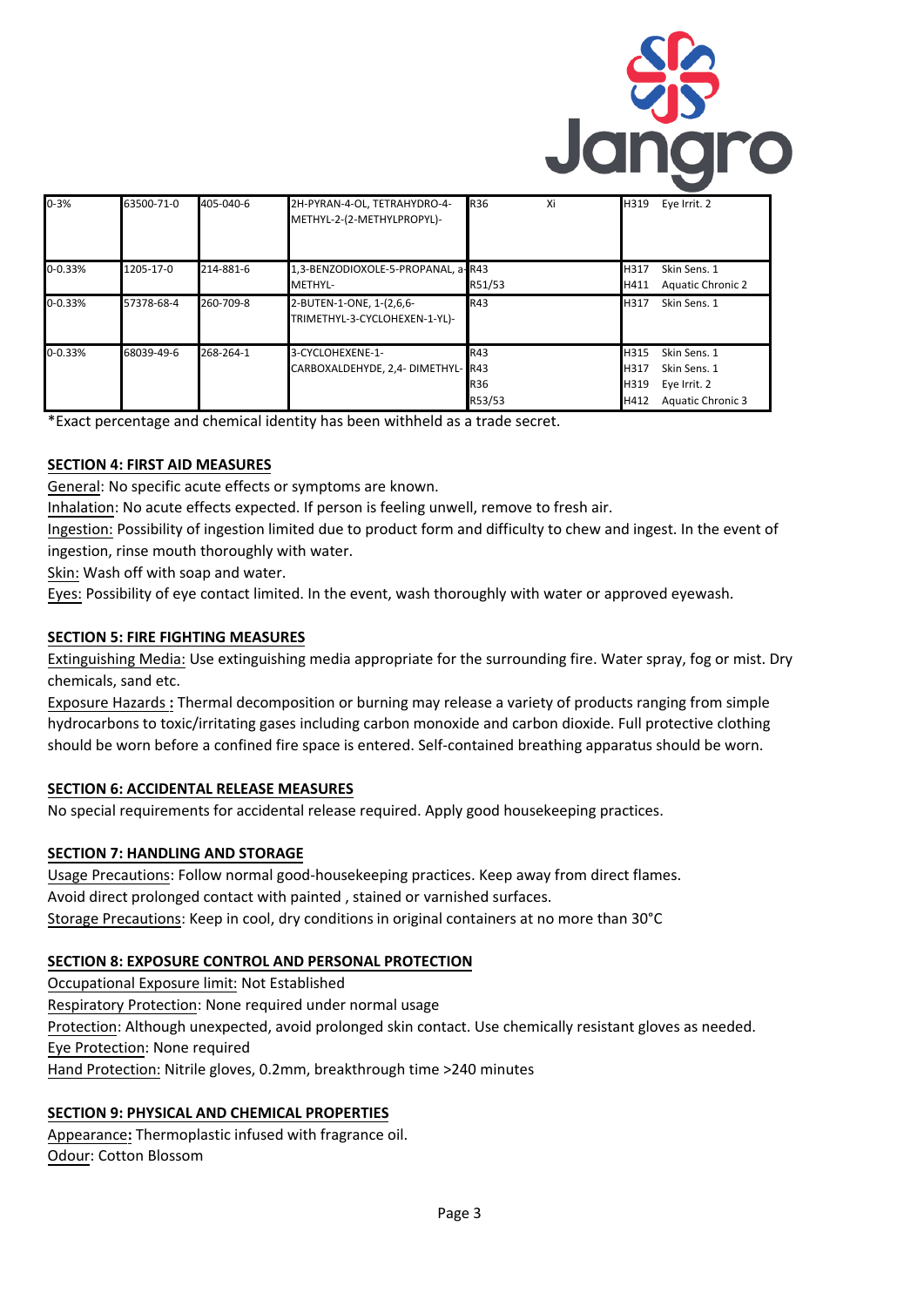

Odour Threshold: Not determined Colour: Blue pH value: Not determined/applicable Melting Pt: Estimated 60°C Boiling Pt: Not applicable. Flash pt: Not applicable. Evaporation Rate: Not applicable. Flammability: Not determined/applicable UEL: Not determined LEL: Not determined Vapour Pressure: Not determined/applicable Vapour Density: Not determined/applicable Relative Density: Not determined Solubility in water: Insoluble. Partition Coefficient: Not determined Auto-ignition Temperature: Not applicable Decomposition Temperature: Not determined/applicable

## **SECTION 10: STABILITY AND REACTIVITY**

Stability**:** Normally stable. Conditions to avoid: Avoid extreme heat and naked flames. Materials to avoid: Strong oxidizing agents. Decomposition Products: None under normal storage conditions.

### **SECTION 11: TOXICOLOGICAL INFORMATION**

Acute Effects: Ingredients include a small quantity of volatile fragrance chemicals which may contain small amounts of substances that are harmful if swallowed and/or irritating to the eyes and skin.

Chronic Effects: None are known.

Health Risks:

INHALATION: Prolonged exposure to volatile ingredients is unlikely to cause irritation or other adverse health effects. INGESTION: No practical risk of adverse health effects.

SKIN CONTACT: No practical risk of adverse health effects.

EYE CONTACT: No practical risk of adverse health effects.

# **SECTION 12: ECOLOGICAL INFORMATION**

No specific information has been established regarding the product. However according to the conventional method of Directive 99/45/EC the product is classified as harmful to aquatic organisms, or causing long-term effects in the aquatic environment. Ecotoxicity: N/A Persistence and Degradability: N/A Bioaccumulative Potential: N/A Mobility in Soil: N/A Other Adverse Effects: N/A